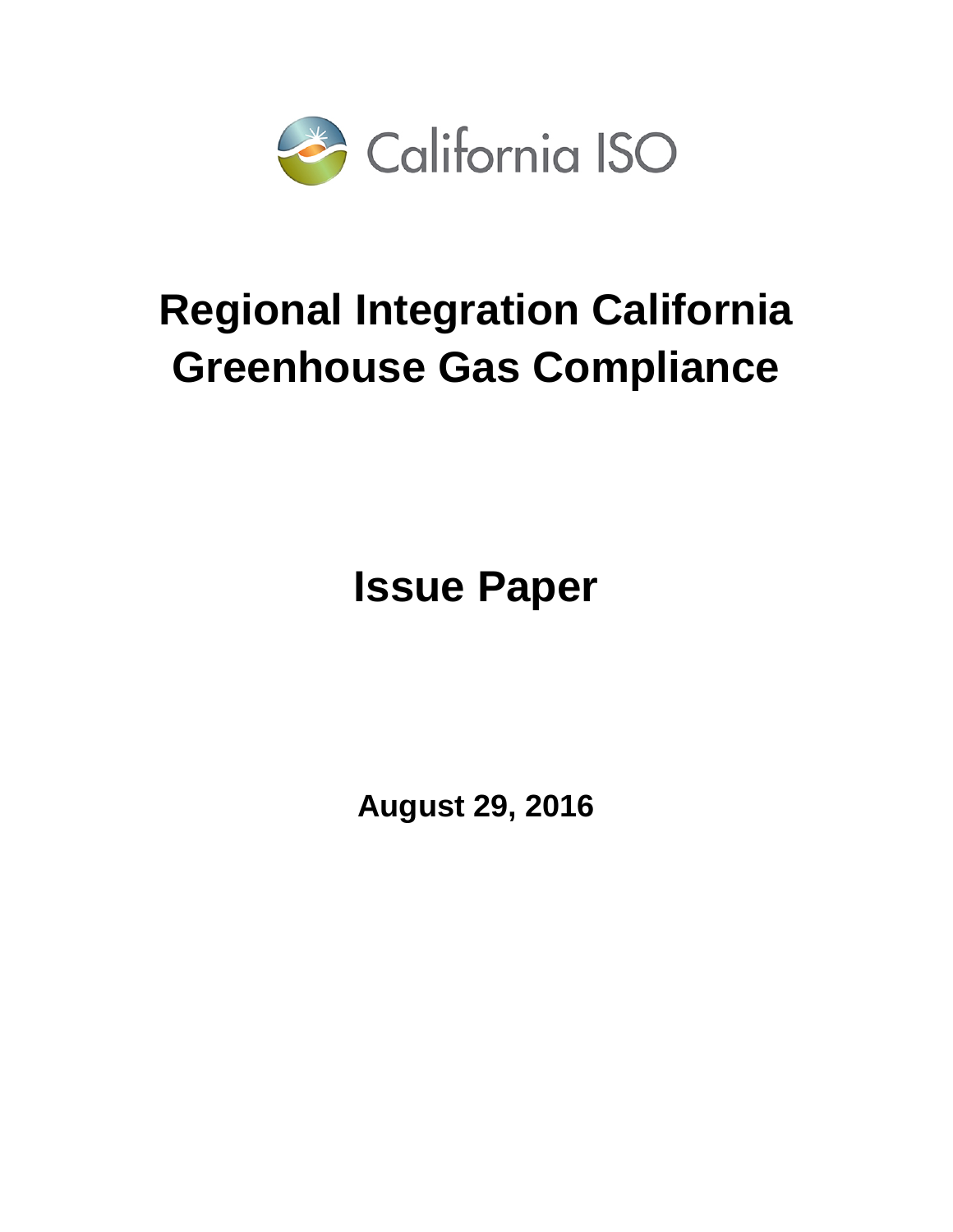## **Regional Integration California Greenhouse Gas Compliance Issue Paper**

### *Table of Contents*

| 2               |  |
|-----------------|--|
|                 |  |
|                 |  |
| 5 <sup>5</sup>  |  |
| $6\overline{6}$ |  |
|                 |  |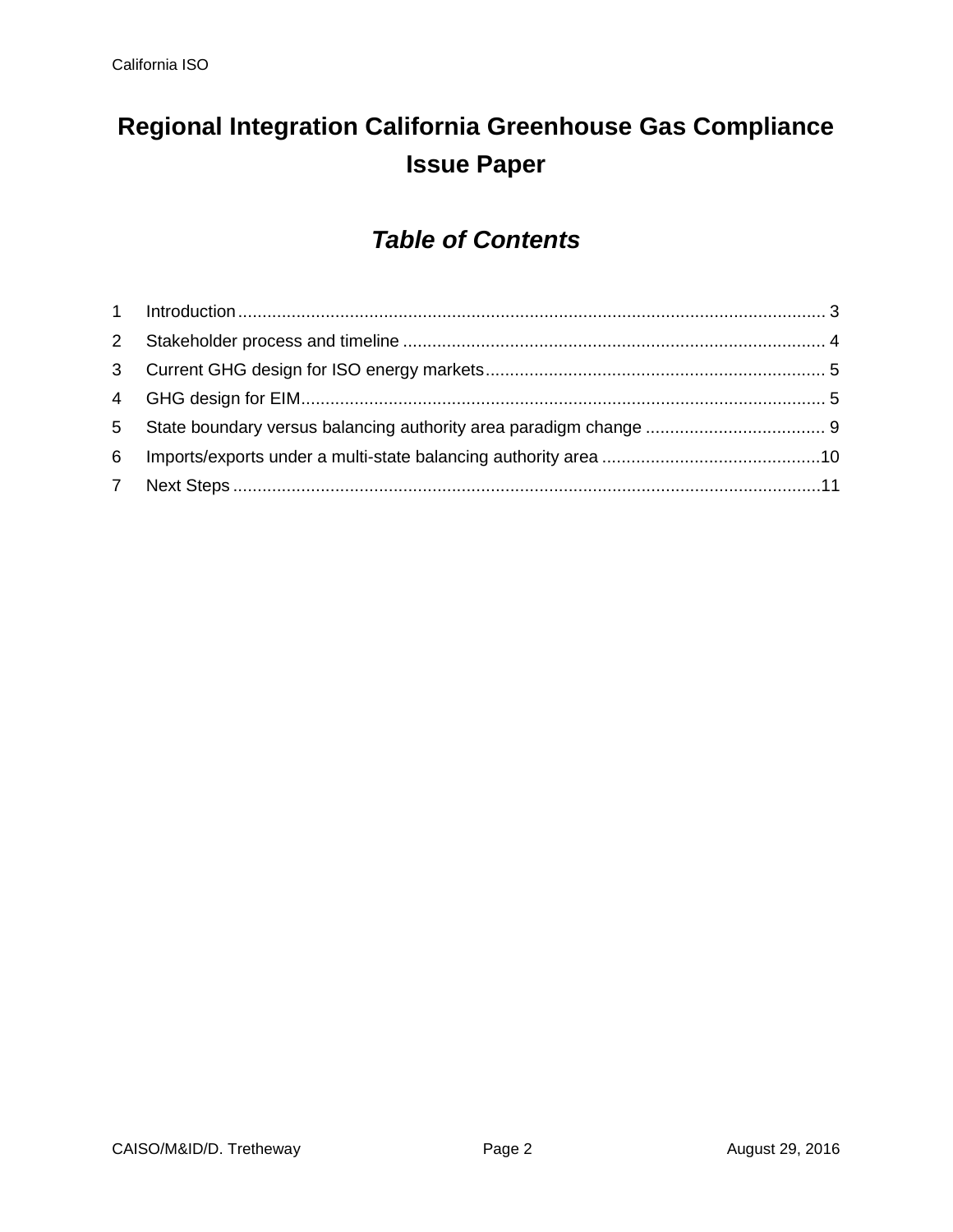#### <span id="page-2-0"></span>**1 Introduction**

As part of exploring the expansion of the ISO's balancing authority area into additional western states, the ISO will need to modify how the market determines which resources are serving load in the various states. Under a multi-state balancing authority area, energy flows within the balancing authority area will not use e-tags to identify their contract path or for interchange management. In order to determine energy flows based upon geographical boundaries within the new multi-state balancing authority area, the ISO must modify the different tracking approach. Such an approach is needed so that the ISO market can reflect the costs associated with compliance with the California Cap-and-Trade Program in energy prices for transactions subject to that program, but not in energy prices for transactions that are not subject to the program.

Imports of energy into California and generation of energy within California are subject to the California Cap-and-Trade Program. Energy generated outside of California that is not used to serve load in California is not subject to this program. As a result, generators within the current ISO footprint embed their greenhouse gas (GHG) compliance costs within their energy bids used in the day-ahead and real-time markets. The generator's GHG compliance obligation is based upon the actual output of that resource. Importers into the current ISO also embed their GHG compliance costs within their energy bids. An import's GHG compliance obligation is based upon its ISO schedule as determined by the market and the e-Tag supporting the schedule.

With introduction of the Energy Imbalance Market (EIM), the ISO developed a mechanism to reflect GHG compliance costs within the locational marginal prices. Inside of the ISO balancing authority area, the energy price would include GHG compliance costs of generation. Outside of the ISO, if the load was met with generation outside of the ISO, the energy price would not include GHG compliance costs. The price difference can be determined by the market because resources outside the ISO balancing authority area bid a GHG compliance cost adder separately from their energy bids. When serving load outside of the ISO, the market optimization would consider only the energy bid. When serving load inside the ISO, the market optimization would consider the energy bid plus the GHG compliance cost adder. The ISO is currently working with California Air Resources Board (CARB) and stakeholders through their rulemaking process to to address concerns that the EIM GHG market design is not capturing the impact on the atmosphere that occurs in connection with EIM transfers into the ISO to serve ISO load. Resolution of those concerns may inform how to address similar concerns in connection with a day-ahead GHG market design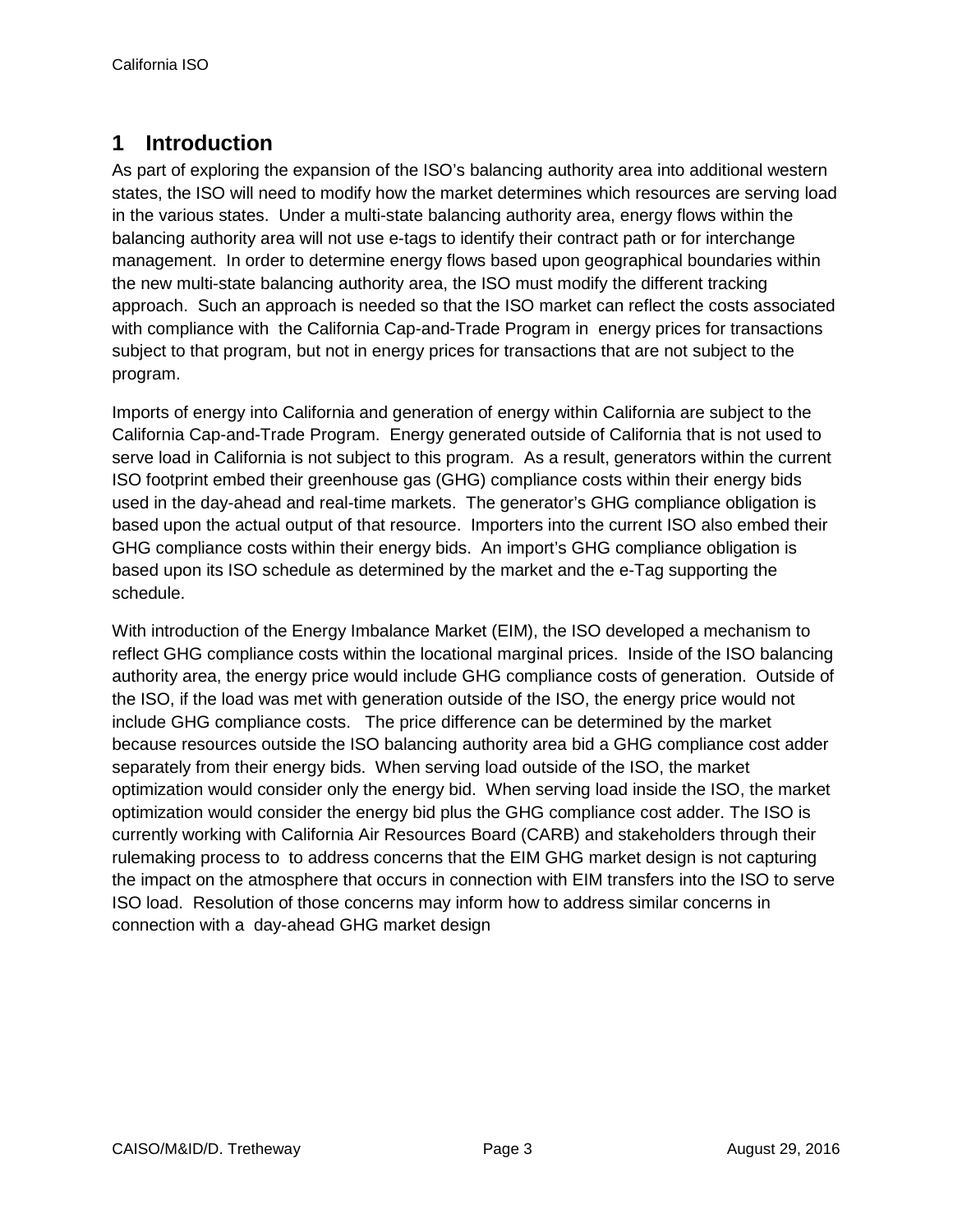#### <span id="page-3-0"></span>**2 Stakeholder process and timeline**

The ISO plans to present its proposal developed through this initiative to the ISO's Board of Governors at their February 2017 meeting. A proposed schedule for the policy stakeholder process leading up to this Board of Governors' meeting is below.

| <b>Item</b>                        | <b>Date</b>          |
|------------------------------------|----------------------|
| Post Issue Paper                   | August 29, 2016      |
| Stakeholder Conference Call        | September 6, 2016    |
| <b>Stakeholder Comments Due</b>    | September 20, 2016   |
| Post Straw Proposal                | October 6, 2016      |
| Stakeholder Conference Call        | October 13, 2016     |
| <b>Stakeholder Comments Due</b>    | October 27, 2016     |
| <b>Post Revised Straw Proposal</b> | November 10, 2016    |
| Stakeholder Conference Call        | November 17, 2016    |
| <b>Stakeholder Comments Due</b>    | December 8, 2016     |
| Post Draft Final Proposal          | December 22, 2016    |
| Stakeholder Conference Call        | January 5, 2017      |
| <b>Stakeholder Comments Due</b>    | January 19, 2017     |
| <b>Board of Governors Decision</b> | February 15-16, 2017 |

**Table 1 - Schedule for Greenhouse Gas Compliance Market Design Changes Stakeholder Initiative**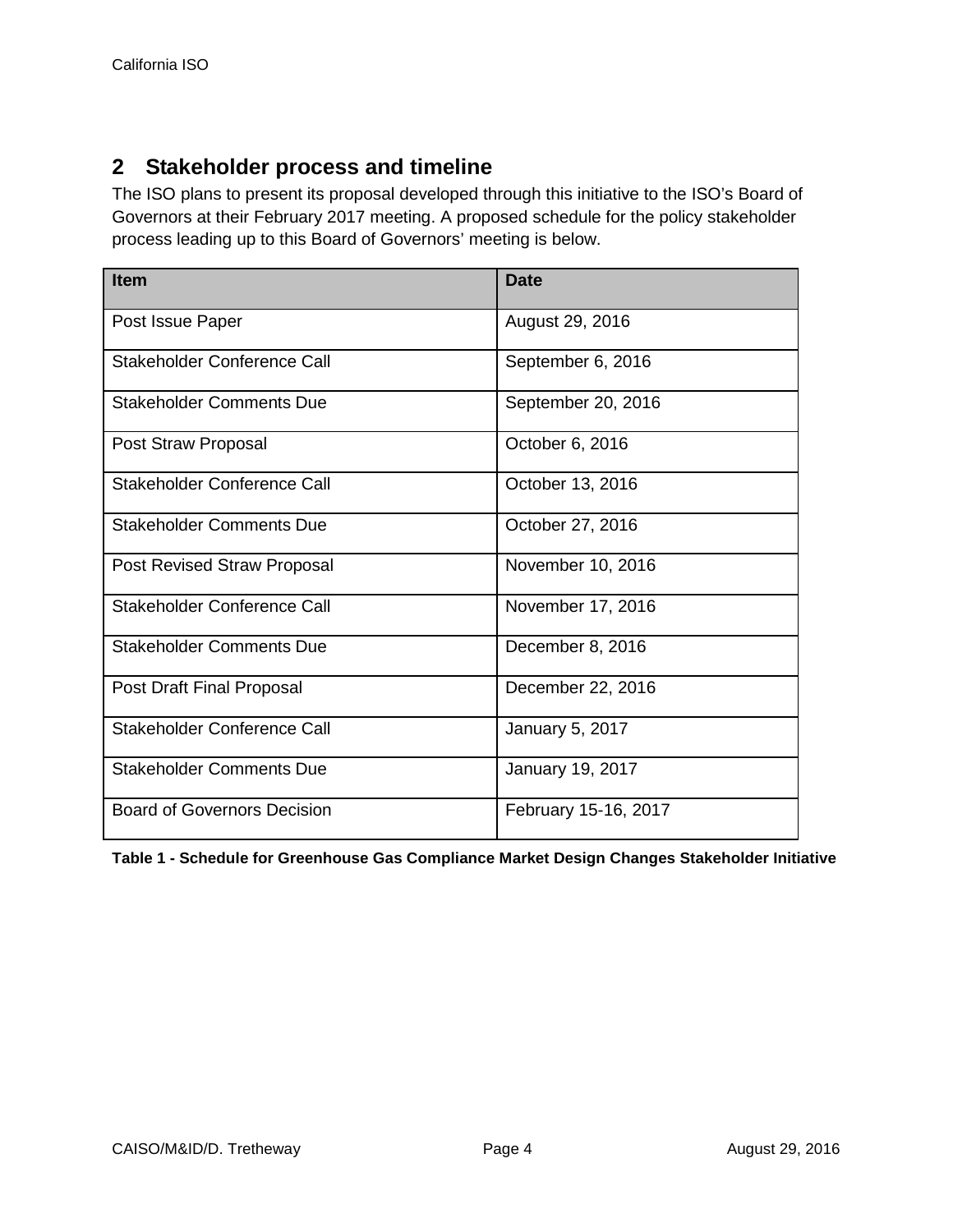#### <span id="page-4-0"></span>**3 Current GHG design for ISO energy markets**

Imports of energy into California and the generation of energy within California are subject to the California Cap-and-Trade Program. The cost of GHG compliance is generally reflected in the system marginal energy cost of the current ISO balancing authority area by virtue of the fact that scheduling coordinators contain the cost of this compliance in their energy bids. The system marginal energy cost component of locational marginal prices (LMP) is the same for all nodes. Load pays for GHG compliance costs at its load aggregation point price and generation is compensated for its GHG compliance costs at its LMP. At intertie scheduling points, exports pay for GHG costs through the LMP and imports receive the applicable LMP.

No changes to the market optimization were needed to reflect the California Cap-and-Trade Program since the ISO market compensates resources for GHG compliance costs though the energy settlement. Generators within the ISO embed their GHG compliance costs within their energy bids used in the day-ahead and real-time markets. Importers into the ISO balancing authority area at ISO intertie scheduling points also embed their GHG compliance costs within their energy bids. The ISO also allows for the inclusion of GHG compliance costs in start-up and minimum load costs for generators. The market optimization then uses these energy bids to determine the least cost dispatch to serve ISO load.

Generators and importers can submit energy bids up to the \$1000/MWh bid cap. In the event market power mitigation is triggered, generators' energy bids are replaced with default energy bids. These cost based bid curves are calculated by the ISO and when a transmission element is non-competitive, the mitigated bids are used by the market for determining LMPs. The ISO estimates cost of GHG compliance and includes this cost in the default energy bid. For imports, the ISO does not use default energy bids since the ISO does not mitigate bids at intertie scheduling points.

Under the California Cap-and-Trade Program, the generator's GHG compliance obligation is based upon the actual annual output of the resource, not the final dispatch instruction from ISO's market. An importer's GHG compliance obligation is based upon its ISO schedule as determined by the ISO market and the e-Tag supporting the schedule.

#### <span id="page-4-1"></span>**4 GHG design for EIM**

The ISO designed the Eneryg Imbalance Market (EIM) so that the GHG compliance costs will not affect the price in an EIM balancing authority area when load is met from generation external to the ISO. Through its market optimization, the ISO calculates the marginal cost difference between EIM generation serving load in the ISO balancing authority area and EIM generation serving load outside of the ISO. This difference reflects the marginal GHG compliance cost component of the LMP.<sup>[1](#page-4-2)</sup> It is also the rate the market uses to calculate a

<span id="page-4-2"></span>**<sup>1</sup>** As discussed above, the system marginal energy cost component is the same across all nodes in the EIM footprint. Since the system market energy component is based upon the ISO balancing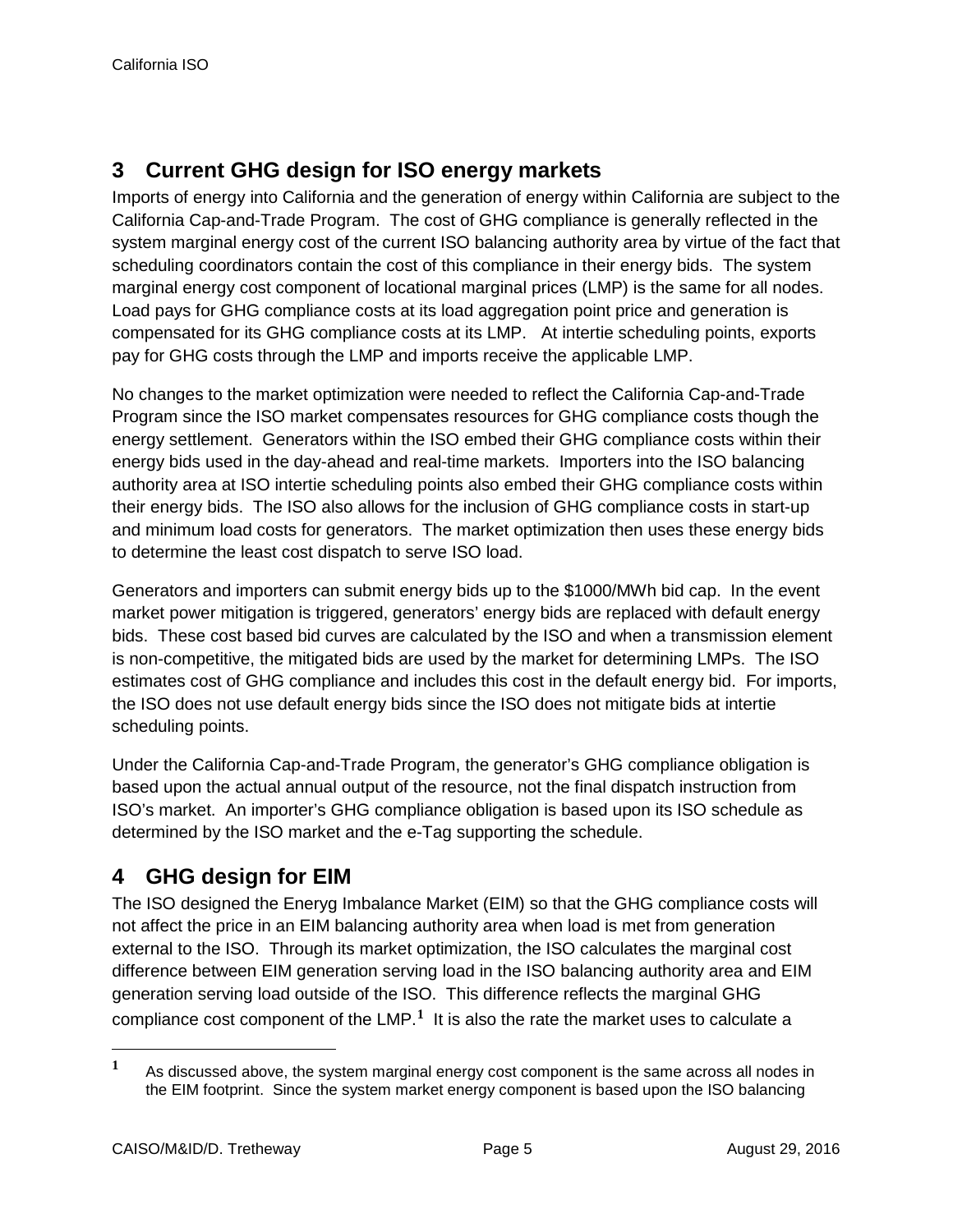payment to each generator in an EIM balancing authority area for its output that is determined to serve ISO imbalances. This payment is funded through the price paid within the ISO for imbalance energy embedded in the system marginal cost of energy. **[2](#page-5-0)**

In the ISO, all generation and imports embed the cost of GHG compliance within their energy bid. For resources in an EIM entity's balancing authority area, there is no GHG compliance cost when the resources serve load outside of the ISO. These resources, therefore, cannot include GHG compliance costs in their energy bids. The design allows EIM participating resources to submit two bids: (1) an energy bid and (2) a GHG bid adder. The combination of the energy bid and the GHG bid must not exceed the \$1000/MWh bid cap.

The market optimization minimizes the total cost to serve load across all balancing authority areas in the EIM, this includes the ISO. When evaluating the least cost dispatch to serve load in the ISO, the optimization considers the energy bids which can include GHG costs of generation in the ISO and the GHG cost of attributed resouces for the EIM transfers into ISO to serve ISO load. When serving load outside of the ISO, only the energy bid, both ISO resources and EIM participating resources, will be considered by the market optimization.

The initial EIM design allowed a participating resource to submit a GHG bid adder to reflect its willingness to be deemed delivered to the ISO when there is an EIM transfer into the ISO. The GHG bid adder was independent of the energy bid curve submitted, thus the total output of the EIM participating resource was eligible to be deemed delivered to the ISO. The GHG bid adder was not mitigated, with the only restriction being that the combined energy bid and GHG bid adder must be less than or equal to the \$1000/MWh energy bid cap. A participating resource could submit a high GHG bid adder to reduce the probability that the output of the resource will not be deemed delivered to the ISO. However, a high GHG bid adder did not guarantee that the resource would not be deemed delivered to the ISO and as a result subject to the California Cap-and-Trade Program. In FERC's June 19, 2014 Order**[3](#page-5-1)** approving the EIM design, FERC directed the ISO to include a flag which would allow an EIM participating resource to opt out completely from consideration for EIM transfer into the ISO. In addition, FERC directed the ISO to design the GHG bid adder to be based upon the expected cost of GHG compliance obligations.

authority area, it includes GHG compliance costs. Therefore, the GHG compliance cost component of the LMP is a negative value and is only included in the LMP of nodes in the EIM footprint outside of the ISO balancing authority area if there is an EIM transfer into the ISO; otherwise, the value is zero.

- <span id="page-5-0"></span><sup>2</sup> The EIM draft final proposal includes detailed examples on how the GHG compliance costs are reflected in prices in the EIM footprint. Although changes were made to the bidding rules for GHG compliance costs, the fundamental market optimization has not changed since the EIM went live on November 1, 2014. See section 3.9 of the draft proposal available at <http://www.caiso.com/Documents/EnergyImbalanceMarket-DraftFinalProposal092313.pdf>
- <span id="page-5-1"></span>**<sup>3</sup>** See pages 86-89 of the order available at [http://www.caiso.com/Documents/Jun19\\_2014\\_OrderConditionallyAcceptingEIMTariffRevisions\\_ER](http://www.caiso.com/Documents/Jun19_2014_OrderConditionallyAcceptingEIMTariffRevisions_ER14-1386.pdf) [14-1386.pdf](http://www.caiso.com/Documents/Jun19_2014_OrderConditionallyAcceptingEIMTariffRevisions_ER14-1386.pdf)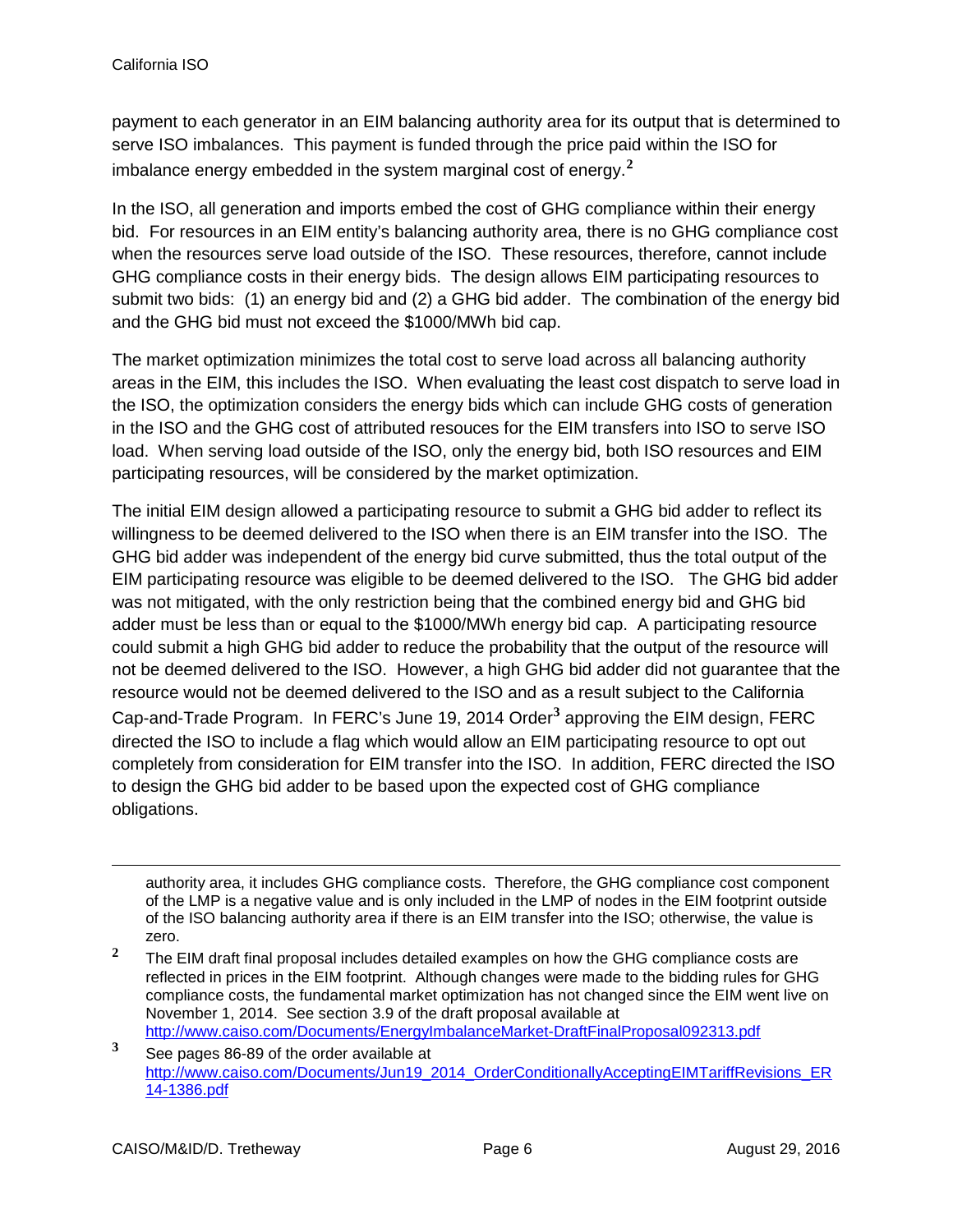In response to FERC's order, the ISO and stakeholders developed several modifications to the bidding rules for GHG compliance costs as part of the *EIM Year 1 Enhancements Phase 1* stakeholder initiative. After FERC approval, the ISO implemented these modifications on November 1, 2015. The changes allowed an EIM participating resource to submit a single MW quantity and single bid price expressing its willingness to be deemed delivered to the ISO on an hourly basis. The MW quantity bid is independent of the energy bid curve submitted, thus the total output of the EIM participating resource up to the MW quantity bid is eligible to be deemed delivered to the ISO. **[4](#page-6-0)**

The ISO did not propose an explicit flag that would prevent an EIM participating resource's output from supporting an EIM transfer to the ISO. However, an EIM participating resource can, through its bid, accomplish the same objective of not being considered for EIM transfers into the ISO by bidding zero MW GHG bid. In addition, the ISO sets the default MW quantity of the GHG bid to zero. If an EIM participating resource, does not submit a GHG bid, the ISO market will not consider energy from the resource for EIM transfer into the ISO because the MW quantity will be set to zero. This satisfied FERC's directive for a flag and allowed participants enhanced flexibility to make adjustments on an hourly basis.

To address FERC's requirement that bid caps for GHG bid adders be cost based, the ISO uses a process similar to establishing the GHG costs included in the default energy bids of ISO resources.**[5](#page-6-1)** This includes a variable cost option and a negotiated rate option**[6](#page-6-2)** . However, rather than calculating a GHG cost curve, the ISO calculates a single daily value based upon the maximum heat rate of the EIM participating resource.

Under the variable cost option for calculating the GHG bid adder cap, the ISO will calculate a single GHG cost for each resource each day. The ISO calculates each resource's GHG emissions cost based on the resource's heat rate characteristics, as registered with the ISO, the applicable GHG allowance price, and the resource's GHG emission rate. Similar to the default energy bids of ISO resources, there will be a 10% adder to the calculated cost.

An EIM participating resource must submit a GHG bid price equal to or less than its daily maximum GHG cost, but not less than zero. If an EIM participating resource submits a GHG bid price above the GHG cost of the EIM participating resource, the ISO sets the GHG bid to the calculated daily GHG cost. If a resource submits a MW quantity, but fails to submit a GHG bid price, the ISO rejects the bid.

<span id="page-6-0"></span>**<sup>4</sup>** It is important to note that market optimization will limit EIM transfers into the ISO to the bid in MW quantity from all EIM participating resources in the EIM footprint even if transmission to support EIM transfers was available.

<span id="page-6-1"></span>**<sup>5</sup>** For additional information, please review section 39.7.1 of the ISO tariff available at <http://www.caiso.com/rules/Pages/Regulatory/Default.aspx>

<span id="page-6-2"></span>**<sup>6</sup>** The negotiated rate option, which has not been used to date, is for resources that either can't file the necessary input data or can prove to Department of Market Monitoring that the GHG bid cap, as calculated below, is not a reasonable measure of their GHG compliance cost.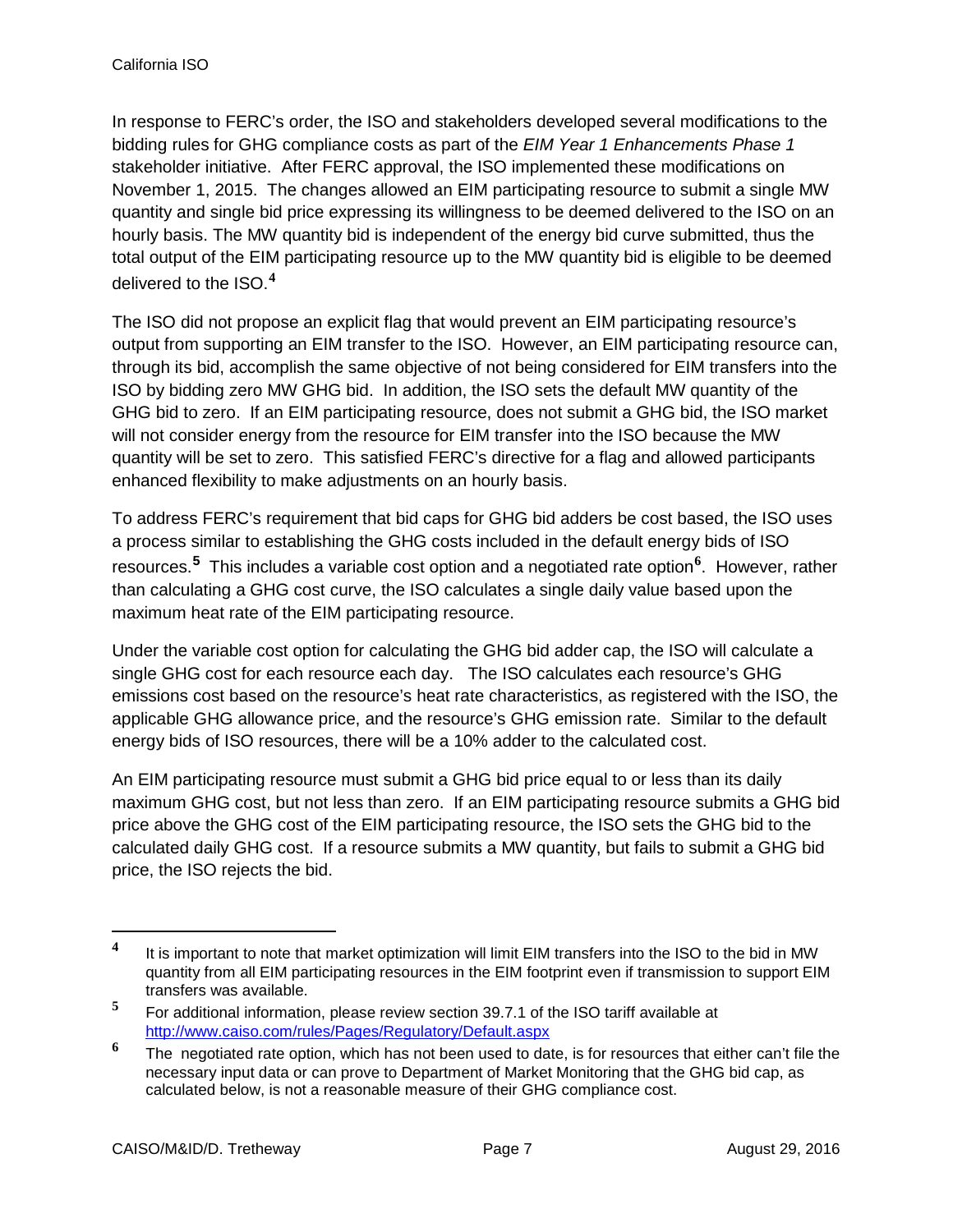Although economic bidding on interties of an EIM entity balancing authority area is not currently allowed, the EIM GHG design includes rules for the cost based GHG bids of imports on EIM interties with surrounding balancing authority areas. Importers on these interties would submit an hourly GHG MW quantity and bid price similar to participating resources within an EIM balancing authority area. Currently, if the import is registered as a resource specific resource, the ISO will use the GHG emissions rate authorized by CARB for the specific resource to calculate the daily maximum GHG cost that may be bid. If the import is registered as a system resource, the ISO will use the GHG emission rate of the highest emitting resource outside the EIM footprint to calculate the maximum GHG cost that may be bid.

After NV Energy joined the EIM last November, EIM transfers occurred across multiple EIM balancing authority areas. Under the ISO's market optimization, a transfer from NV Energy balancing authority area to the ISO could occur while no transfers from PacifiCorp West balancing authority. However, the resource identified as supporting the EIM transfers from the EIM footprint to the ISO may be located within the PacifiCorp West balancing authority area. The reason for this outcome is that the optimization solves for the lowest cost resources – including the cost of GHG bid adders – to serve ISO load. A physical explanation for this outcome is that the energy from the resource in the PacifiCorp West balancing authority area is routed through the NV Energy balancing authority area to serve ISO load, whereas energy from the NV Energy balancing authority area is routed in the opposite direction to serve PacifiCorp West balancing authority area load.

CARB expressed concern that this outcome did not fully reflect the atmospheric effect of ISO load being served by resources external to the ISO balancing authority area in all instances. CARB's concern is the market optimization's least cost dispatch can deem or attribute low emitting resources to the ISO, but not account for the resulting "secondary" dispatch or backfill of other resources to serve external demand. The ISO believes this concern should be considered in the context of the atmospheric effect of the EIM dispatch also when it exports renewable output from California. However, the current CARB regulation does not account for the emmisson reducing effects that occur when there are EIM transfers out of the ISO supported by excess renewable generation in the ISO. When this happens, the renewable generation is displacing output from external GHG emitting resources that would otherwise be generating to serve external demand.

CARB and the ISO have been discussing how to address the leakage concerns resulting from the "secondary" dispatch**[7](#page-7-0)** . CARB, through its rulemaking process, is proposing changes to

l

<span id="page-7-0"></span>**<sup>7</sup>** The market optimization simultaneously solves to serve load in the ISO and the other balancing authority areas in the EIM footprint. The term "secondary" dispatch is used to illustrate the backfill effect of lower GHG cost resources to support EIM transfers to the ISO with higher GHG cost resources, and should not be used to infer that the market optimization has multiple distinct steps.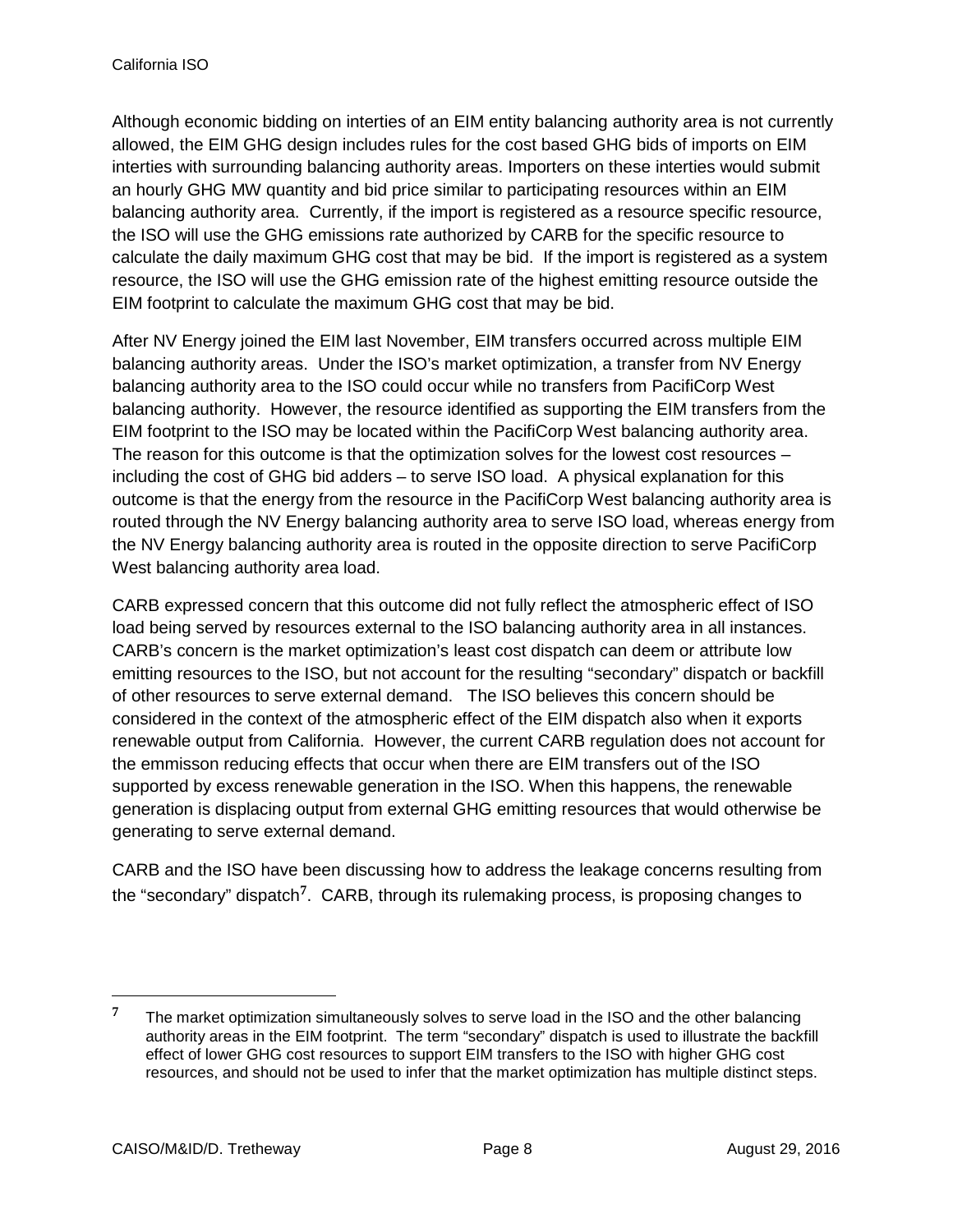address concerns of leakage that may result from the current EIM design. The ISO discussed the issue and how it can occur at CARB's June 24 workshop. **[8](#page-8-1)**

Several options have been considered to address leakage concerns by potentially modifying the market optimization. However, each option has legal/regulatory risk and market inefficiency impacts that need careful evaluation. The ISO is currently working with CARB and stakeholders through the CARB rulemaking process to consider alternatives to address the concerns identified with the EIM GHG market design. Resolution of those concerns will inform how to address similar concerns about leakage through the day-ahead GHG market design.

#### <span id="page-8-0"></span>**5 State boundary versus balancing authority area paradigm change**

In the ISO's current day-ahead and real-time markets, the market optimization treats supply serving any load located within the ISO balancing authority area**[9](#page-8-2)** as subject to the California Cap-and-Trade Program. This paradigm, that the ISO balancing authority area is sufficiently analogous to California's geographical boundary, was maintained when the EIM GHG market design was developed. **[10](#page-8-3)**

As the ISO explores a transition from a predominantly single state balancing authority area to a multi-state balancing authority area, the ISO will need to model and identify market flows between market nodes subject to GHG compliance and nodes that are not subject to GHG compliance.

The ISO seeks stakeholder comments on other market rules or modeling that it may need to be clarified to support tracking energy flows between regions within a multi-state balancing authority area. For example, does the ISO need a rule to prohibit load aggregation points from crossing state boundaries or a rule requiring that all energy self-schedules in the non-California zone serve only load outside of California?

<span id="page-8-1"></span>**<sup>8</sup>** See presentation for June 24, 2016 Public Workshop on Mandatory GHG Reporting and Cap-and-Trade Program Electricity and Natural Gas Sectors [http://www.arb.ca.gov/cc/capandtrade/meetings/062416/arb\\_and\\_caiso\\_staff\\_presentations\\_update](http://www.arb.ca.gov/cc/capandtrade/meetings/062416/arb_and_caiso_staff_presentations_updated.pdf) [d.pdf](http://www.arb.ca.gov/cc/capandtrade/meetings/062416/arb_and_caiso_staff_presentations_updated.pdf)

<span id="page-8-2"></span>**<sup>9</sup>** It should be noted that currently the ISO does include Valley Electric Association load that is located in Nevada, within its balancing authority area. The decision to maintain the existing balancing authority area structure was chosen to minimize the implementation complexity when the California Cap-and-Trade Program was established.

<span id="page-8-3"></span>**<sup>10</sup>** During the EIM stakeholder process, the potential was recognized for a balancing authority area that is located solely within California may seek to join the EIM. In this scenario, the resources in this balancing authority would bid in the same manner as resources in the ISO. The resource would submit a single energy bid and not have separate bid costs submitted for energy and GHG costs. The locational marginal prices in this balancing authority area, as in the ISO, would not include a separate GHG component.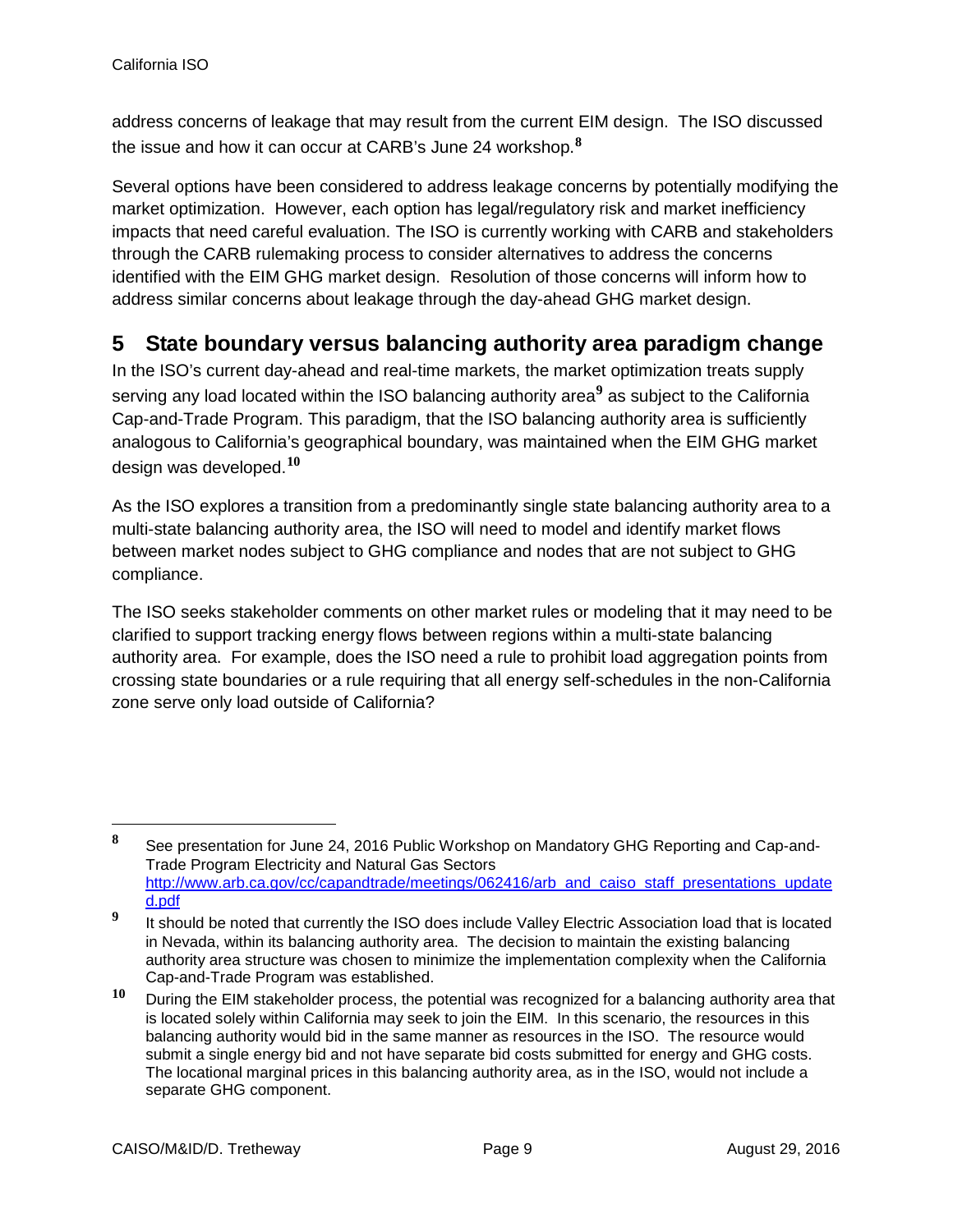In modifying the existing EIM approach for tracking GHG compliance obligations**[11](#page-9-1)** to support a multi-state balancing authority area, the design must be mindful of the potential need to support multiple GHG trading programs in the West. As more trading models are supported, the complexity**[12](#page-9-2)** will increase and transparency will decrease, which is very likely to lead to a less efficient achievement of carbon reduction goals.

The ISO seeks stakeholder comments on design elements that can foster regional collaboration.

#### <span id="page-9-0"></span>**6 Imports/exports under a multi-state balancing authority area**

Under the current paradigm, an import to the ISO balancing authority area is considered to serve load within California, an export from the ISO is sourced from generation within California, and a wheel may serve load outside of California with generation outside of the ISO balancing authority area. Thus the market model assumes that all market nodes used to represent intertie scheduling points for imports and exports with the ISO involve either imports serving load in California or exports sourced from generation within California. Since the system marginal energy cost component of the locational price is the same at all nodes, there is no net energy settlement for wheels. Wheels are only exposed to congestion and losses between the point the import enters the ISO balancing authority area and the export exits. Under a multi-state balancing authority area, the intertie scheduling points may or may not be modeled as being located in a specific state's georgraphical boundary.

For discussion purposes below, we assume there are two regions within the multi-state balancing authority area, a California zone and non-California zone. Imports into the multi-state balancing authority area could support both load within the California zone and within the non-California zone. Unlike a load node or generation node, the intertie scheduling point cannot be identified as located within a single zone based upon its geographical location. Therefore, bidding rules would presumably have to allow imports to provide separate energy bids and GHG bid adders. With separate bidding, similar to a supply resource in the non-California zone, the import would be deemed to have supported load in the California zone. The use of e-Tags for determining the GHG compliance obligation would likely have to be replaced by a similar mechanism used today for EIM participating resources that support EIM transfers into the ISO balancing authority area. In this case, the ISO market would determine which imports are supporting load in the California zone and consequently have a GHG compliance obligation.

In addition, generation within the California zone or within the non-California zone could support an export out of the multi-state balancing authority area. It is anticipated that the system marginal energy cost will continue to be based upon the California zone as is done currently

<span id="page-9-1"></span>**<sup>11</sup>** In this paper, the phrase GHG compliance obligation is used as shorthand for California Cap-and-Trade Program compliance obligations.

<span id="page-9-2"></span>**<sup>12</sup>** The EIM GHG design added a fourth component to the locational marginal price to differentiate pricing between the ISO and EIM balancing authority areas. If additional programs required further price differentiation between, the number of components of the locational marginal price have the potential to become unmanageable.